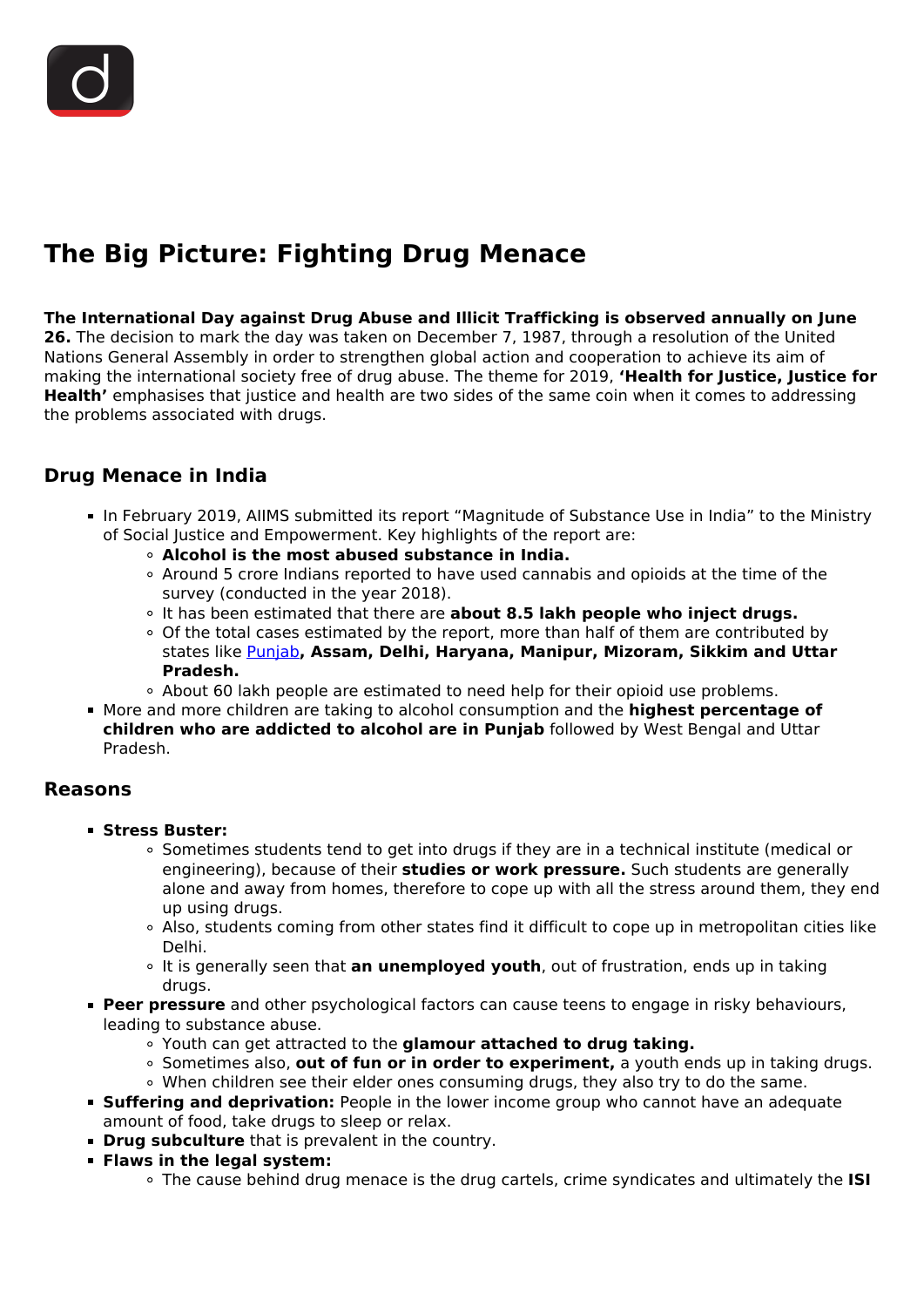which is the **biggest supplier of drugs.**

- **Rave parties** have been reported in the country where intake of narcotic substances is observed.
- These parties are **orchestrated by the drug syndicates** who have their own vested interests.
- Social media plays an important role in organising these parties.
- The police have not been able to control such parties.
- **[Smuggling of drugs](/daily-updates/daily-news-analysis/india-key-hub-for-illicit-drug-trade-unodc)** through the states like Punjab, Assam and Uttar Pradesh which share the border with neighbouring countries.
- Normal food products like noodles, pan masala and gutka laced with drugs are sold to school and college students.
- The **African as well as the Southasian route being misused** to bring drugs into the country.

## **Challenges to Curb the Drug Menace**

- **Legally available drugs** such as tobacco are a huge problem.
	- **Tobacco is usually seen as a gateway drug** which children take just to experiment with, and gradually they progress to alcohol and then cannabis.
- Currently, the country has more of the **young population with disposable income** where **willingness to take risk** is high. The **availability of drugs** in the country makes it a lethal mix.
- **Lack of availability of rehabilitation centres in the country is a big issue.** Also, NGOs operating de-addiction centres in the country, have failed to provide the required kind of treatment and therapy.

### **Way Forward**

- **Voluntary process:** It is well within one's mental and spiritual powers to quit addiction. There is a **need to admit that one has a problem of drug addiction** and then s/he needs to look at the lives of such people who had been, once, through the worst period of addiction and have now come out of that.
	- At the same time, help from physicians, psychologists, as well as strong support from family, is required.
- **Stigma:** Addiction should not be seen as a character flaw, but as an ailment that any other person could be struggling with. Therefore, the stigma associated with drug taking needs to be reduced. **Society needs to understand that drug-addicts are victims and not criminals.**
- Certain crop drugs which have more than 50% alcohol and opioids need to be contained.
- **Strict action is required from police officers** at the excise and narcotics department to curb the problem of drug menace in the country.
- **Radical political decisions like that one of alcohol prohibition in Bihar may be another solution.** When people do not exercise self-control, a state has to step in, **as part of the Directive Principles of State Policy (Article 47).**
- Education curriculum should include chapters on drug addiction, its impact and also on deaddiction. Proper Counselling is another alternative.
- There is a need to **strictly implement the Narcotic Drugs and Psychotropic Substances (NDPS) Act.**

#### **Drishti Input**

## **The Narcotic Drugs and Psychotropic Substances (NDPS) Act**

- **India is a signatory** to the **UN Single Convention on Narcotics Drugs 1961,** the Convention on **Psychotropic Substances,** 1971 and the Convention on **Illicit Traffic in Narcotic Drugs and Psychotropic Substances,** 1988 which prescribe various forms of control aimed to achieve the dual objective of limiting the use of narcotic drugs and psychotropic substances for medical and scientific purposes as well as preventing the abuse of the same.
- The administrative and legislative setup in the field of Narcotics has been put in place in the country in accordance with the spirit of the UN Conventions. The basic legislative instrument of the Government of India in this regard is the Narcotics Drugs and Psychotropic Substances (NDPS) Act,